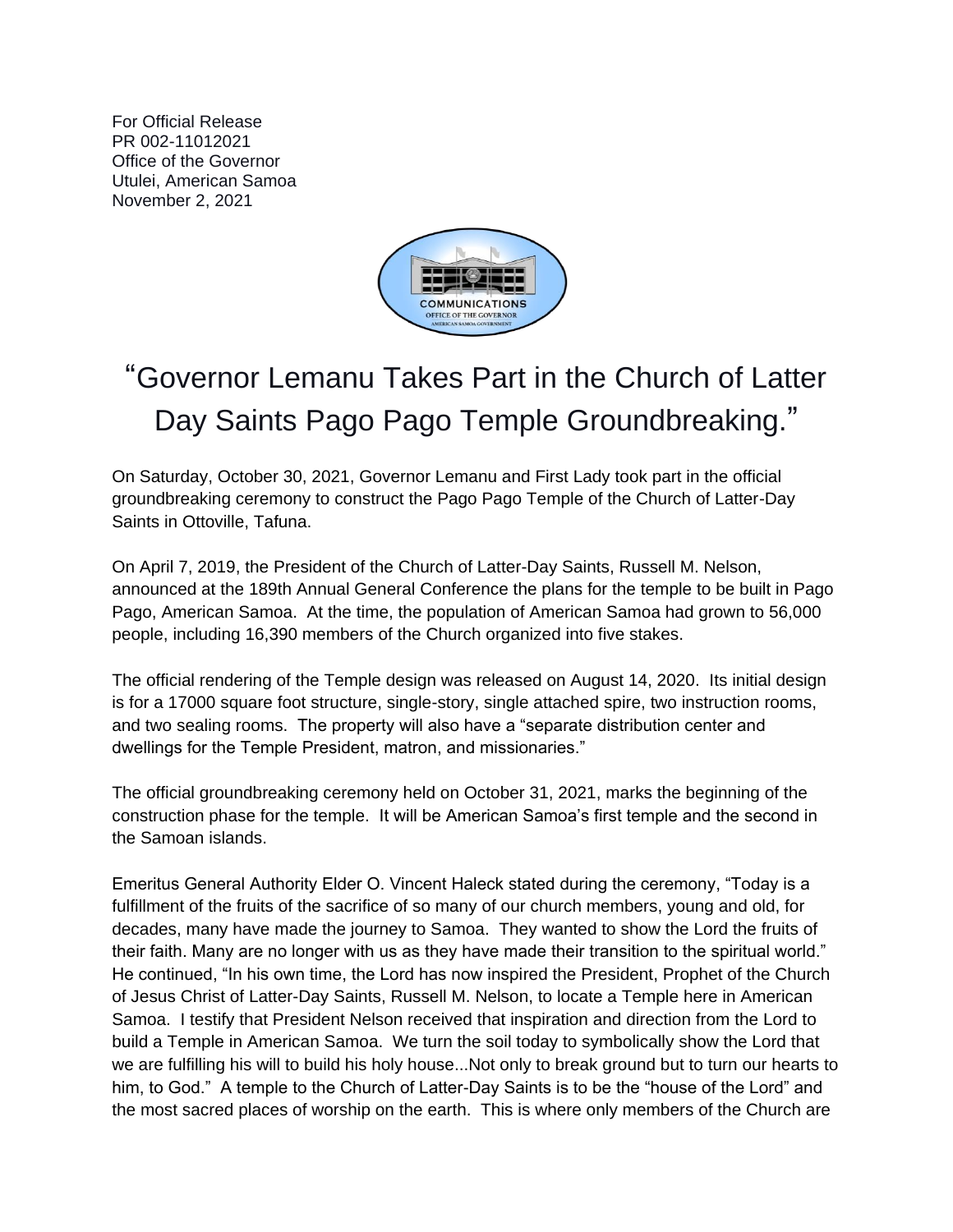allowed to enter and where they will display their faithfulness to the Lord and take part in only the most sacred ordinances.

Elder K. Brett Nattress, a General Authority Seventy and member of the Pacific Area Presidency, gave the keynote address. He began with the story of the elder Otto Haleck being sealed in the temple with his family at 82. He mentioned, "...Otto told his kids, I should have done this earlier. See, it is never too late." He also stated in his remarks as he remembered what President Nelson shared with him, "...what a great legacy we have of faithful living of the gospel of devoted discipleship. I am grateful for all who have gone before, and for the prophet President Russel M. Nelson, who in April 2019, made a prophetic announcement that there would be a Temple built here in American Samoa." He also continued to remark how President Nelson also talked to him about the "crowning life-changing ordinance" and "what it means to be armed with priestly power." He continued that the temple will help those understand Temple ordinances, and prepare the members to "...be able to part the veil between heaven and earth, and live prayerfully. You will know how to better receive direction from heaven."

Honorable Governor and First Lady, Honorable President of the Senate and Faletua, Honorable Speaker of the House and Faletua, Representatives of the House and Senators, and representatives of the US Congresswomen Uifaatali's American Samoa Office were among over 200 special guests that were in attendance at this invitation-only event. There was a brief premeeting to formally introduce church leadership, and the church service began promptly at 10:00 AM. Immediately after, attendees proceeded to the site of the temple groundbreaking ceremony.

*###*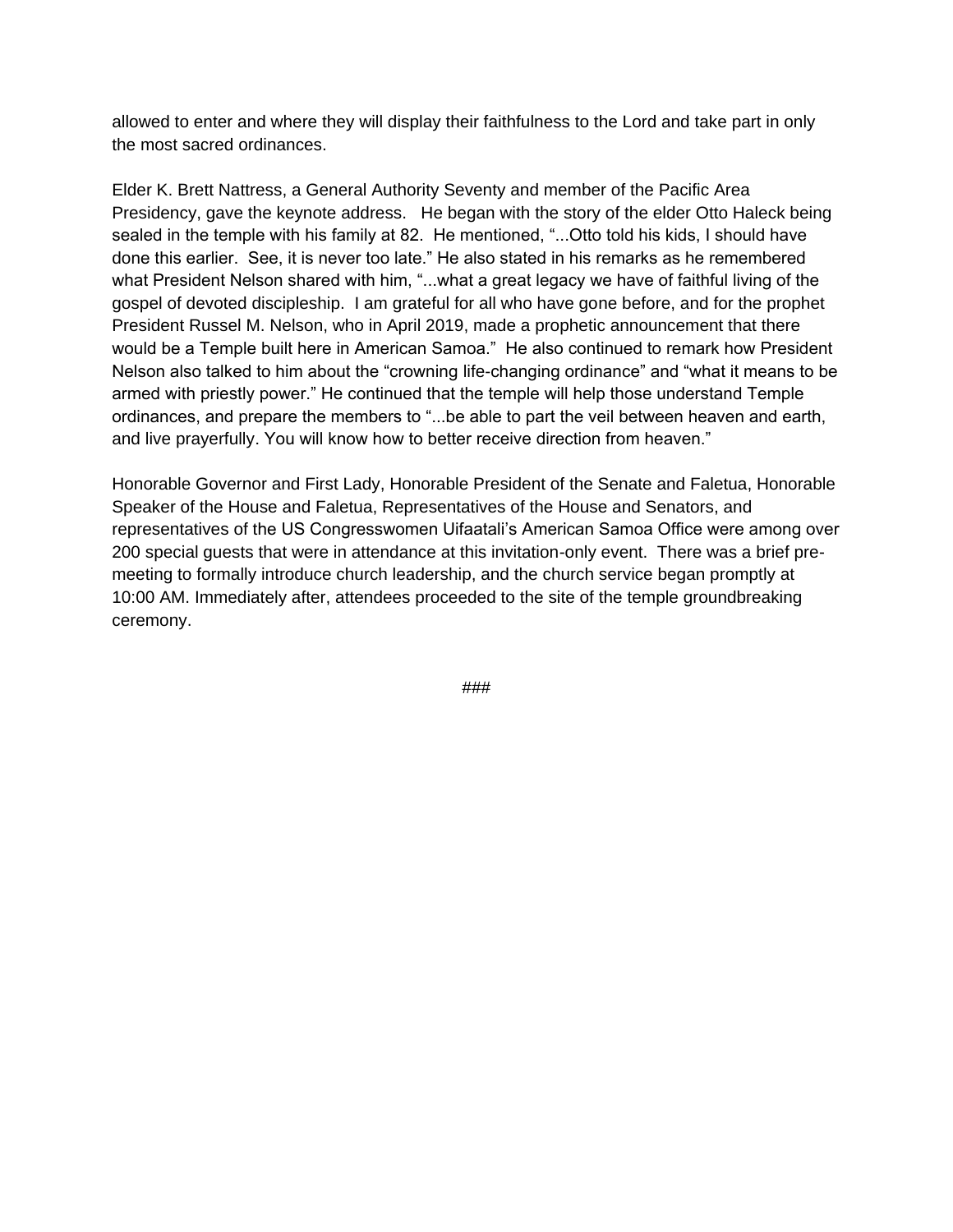

Temple Rendering, Pago Pago, American Samoa 2024 *(PC: Office of the Governor)*



Elder O. Vincent Haleck (First Counsellor in the Pacific Area Presidency of the Church) and President Adney Marion Reid (Pago Pago American Samoa West Stake) look on as Elder K. Brett Nattress (General Authority Seventy) greets the Honorable Governor and First Lady*. (PC: Sam Solaita)*